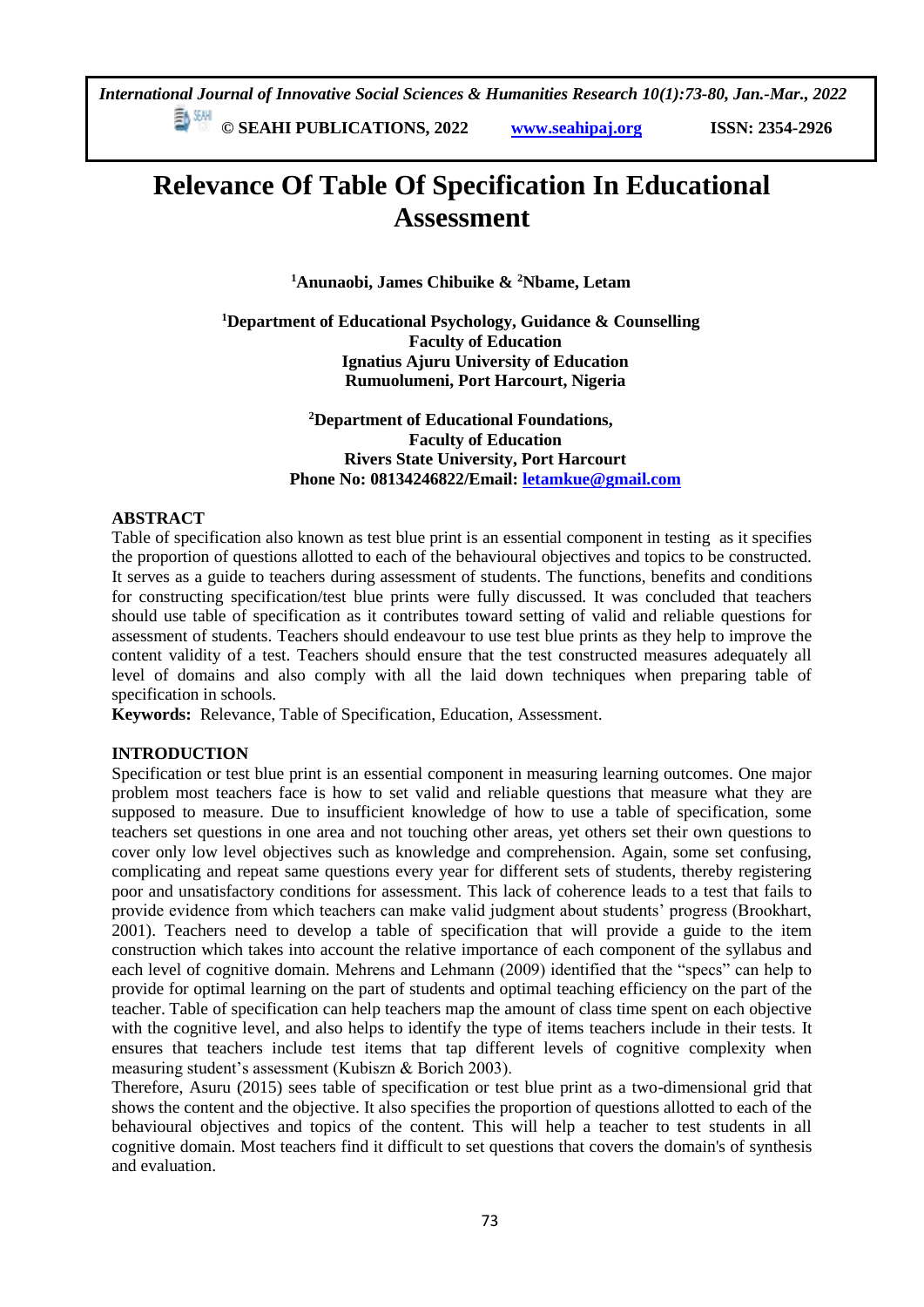Downing (2006) also noted table of specification as an activity which enumerates the information and cognitive tasks on which examiners are to be assessed. Students are assessed in examination based on what they have learnt which is expected to cover all areas. Assessment is a systematic process of determining the extent to which instructional objective are met by students. It is a process of collecting information for the purpose of specifying, verifying problems as well as making decision about students (Onunkwo, 2002). Asuru (2015) also acknowledged that assessment is the process of organizing measurement data and fashioning them in an interpretable manner on the basis of which organizing measurement data and rasmoning them in an interpretable manner on the basis of which<br>judgment could be made. It entails gathering data from diverse sources in order to have a clearer understanding of the learner's attributes as a result of the learning encounter. There is a relationship<br>hetwoon assessment and test blue print. between assessment and test blue print.

Linn and Gronlund (2002) asserted that table of specification maybe referred to as content of a course and the cromate (2002) asserted that taste or specification may be received to the content of a complete or curriculum that can be broadly defined to include both subject matter content and instructional objectives. This simply means the performance students are expected to demonstrate. For the fact that a teacher is required to touch all areas of the curriculum, he teaches students to master the course content so as to yield a positive result.

Kubiszyn and Borich (2003) supported when they acknowledged table of specification or test blue print as the content areas to be covered and the relative emphasis to be placed on each area and instructional objective. It is a flexible plan by a teacher and should be properly designed by him with the aim of making teaching and examination comprehensive so as to harness the best and academic achievement of students in school subjects.

In addition, Akem (2006) opined that, table of specification is a guide to assist a teacher or examiner in the evaluation system. The table shows the total number of items to be allocated to each instructional objective, suggests what might be covered under each item, and the types of item to be used. In fact the blue-print stage is the last and crucial stage in a test plan since it enables the teacher to combine properly the objective and the content areas, bearing in mind the importance and the weight attached to each areas. Akem and Agbe (2003) revealed that table of specification is an outline relating behaviour to topics. By it, teachers can determine what topics are being stressed and also assist in the preparation of test that reflect what students have learned and also the limit time spent on each unit.

Okpala, et al (2003) documented that table of specification enables the test developers to complete the cells in the table and decide the percentage of the total number of items that will go to each of the cells. Notar, *et al* (2004) stated that table of specification or test blue print is a device that enables the teachers to arrive at a representative sample of the instructional objectives and the subject matter treated in the class. Thus, once the instructional objectives and the subject matter have been clearly identified, a table of specification is then prepared to link both and also indicate the number of test items to be written for each level of the objective and each subject matter area. The classroom teacher will decide first on the number of test items or questions he intends to write. Once a decision has been taken on this, the teacher will proceed to preparing the table of specification by listing the instructional objectives across the top of the table and the topics treated by the side.

Downing (2006) sees it as a chart that helps item writers to ensure that instrument measures desired cognitive level of students. It provides a two-way chart to help teachers relate their instructional objectives, the cognitive levels of instruction and the number of test items that should assess each objective. The table of specification serves to clearly define the scope and focus of the test. It ensured that teachers include item that tap different levels of cognitive complexity when measuring students' achievements.

Kubisz and Borich (2003) suggested that teachers should use a table of specification so that they would not forget the details.

#### **Functions of Table of Specification (Test Blue Print)**

Mehrens and Lehmann (2001), Akem and Agbe (2003) and Asuru (2015) noted the functions of table of specification/test blue print as follows:

- It specifies the appropriate number of items in the appropriate content area and behaviours and ensures a balance between them.
- Without the table, there would be the tendency for more questions to be asked in some areas and few or non in other areas.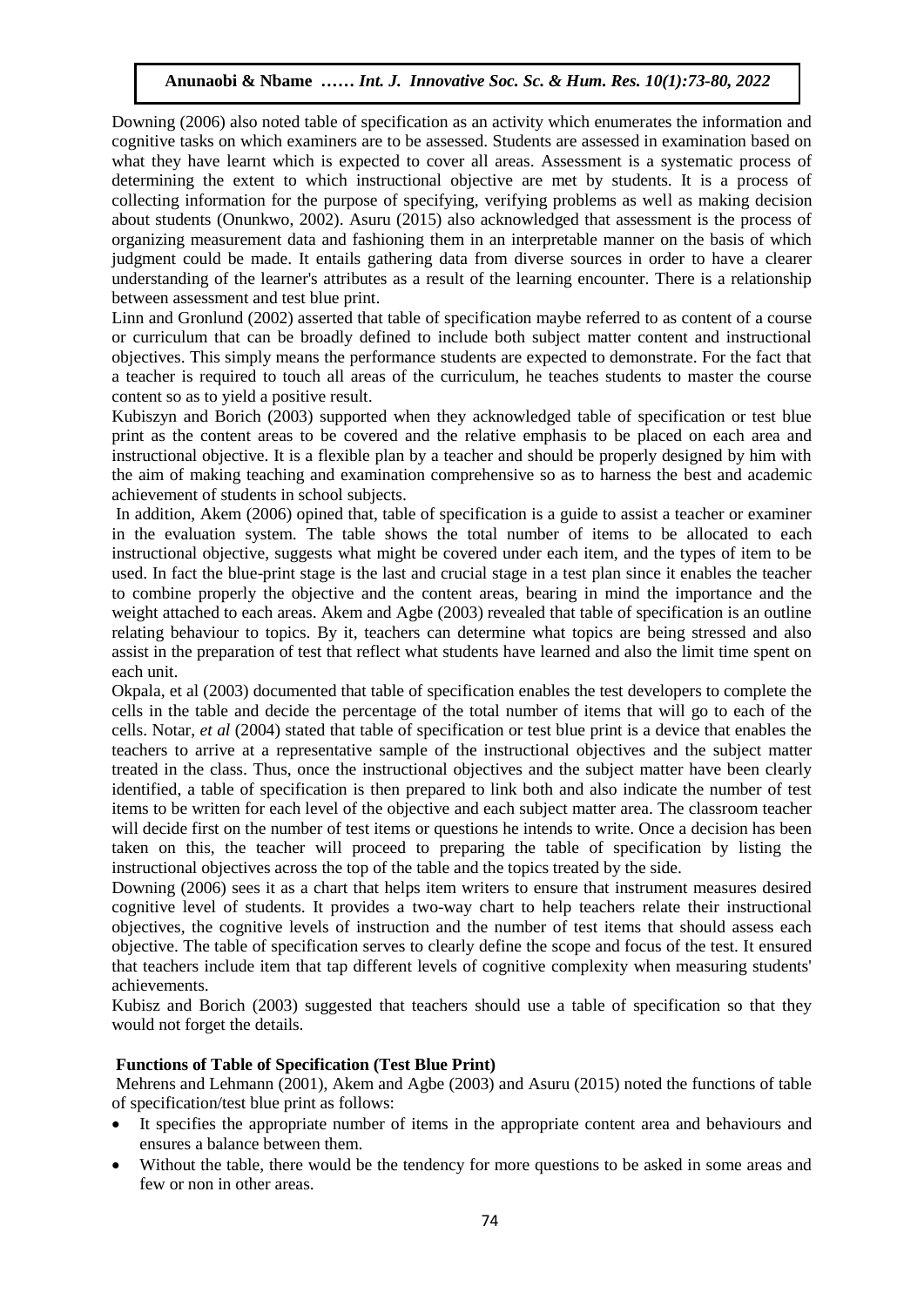- It helps to avoid the usual lazy man's approach in setting questions by lifting them from textbooks (and) or writing them as they come to mind.
- It is more difficult to write items that measure higher level objectives like synthesis and evaluation, without a blue print, they may also be ignored.
- It stressed and also assists in the preparation of tests that reflect what students have learnt and also limit the amount of time spent on each unit.
- No important objective or content area will be advertently omitted.
- It assists immensely in the preparation of test items, production of valid and well robust test items, in the classification of objectives to both teachers and students and in assisting the teacher to select the most appropriate teaching strategies.
- Only those aims and objectives actually involved in the instructional process will be assessed. Unity those all and objectives actually involved in the instructional process will be assessed.<br>That each objective will receive a proportional emphasis on the test in relation to the emphasis placed on the objective by the teacher  $A_n$  in the objective  $B_n$  are teacher

#### **Conditions that should be fulfilled when constructing test blueprint**

Asuru (2015), Thorndike and Hagen as cited by Chikwe (2017) acknowledged that the following conditions should be fulfilled when constructing a test blueprint:

- The cell of each matrix should include some indications of the weighting of each cell.
- The weighting of each cell is a matter of personal judgment. However, the time spent in teaching each topic and its importance should be considered.
- The test only represents a sample of the content and objectives and not all the contents or all the objectives. As a result of this, it is not necessary for all the cells to be allotted.
- The test blue print is flexible plan and should therefore not be followed rigidly.
- The proportion of test items on each content area should correspond to the proportionate emphasis or importance given to the topic in the class during instruction. This emphasis is in terms of the amount of time spent teaching the topic and it also depends on the volume of the topic. Hence a topic taught in three weeks will contribute more questions than the topic taught in two weeks. Also, the proportion of test items set on each cognitive level should correspond to the importance the teacher considers that cognitive level of his students.
- The test maker must choose the type(s) of the test items which will be most appropriate to constitute the test. That is whether to use objective questions or essays
- The test maker must decide the total number of items for the test.
	- However, the number of items to be constructed depends on the following:
- The type of items used on the test.
- The age and education level of the students.
- The ability level of the students.
- The length and complexity of the items.
- The type of process objectives being tested.
- The amount of computation or quantitative thinking required by the items.

The use of test specifications produce tests of equal difficulty and discrimination. Besides, their use will also increase test reliability, validity and practicality, test taking strategies and grading consistency and strictness. This does not only add to the importance of preparing tables of specification before test construction, but also shows that the way a table of specification is developed may alter students' scores. Hence, the step of preparing tables of specification is very crucial since invalid and unreliable results may be obtained (Kashkouli, et. al, 2015). Tables of specifications are needed in the development of tests for all purposes, levels of education and various disciplines.

Preparing a table of specification helps the test to have high content validity.

Let us consider a construction of a test blueprint for 50 item multiple-choice objective test in mathematics below.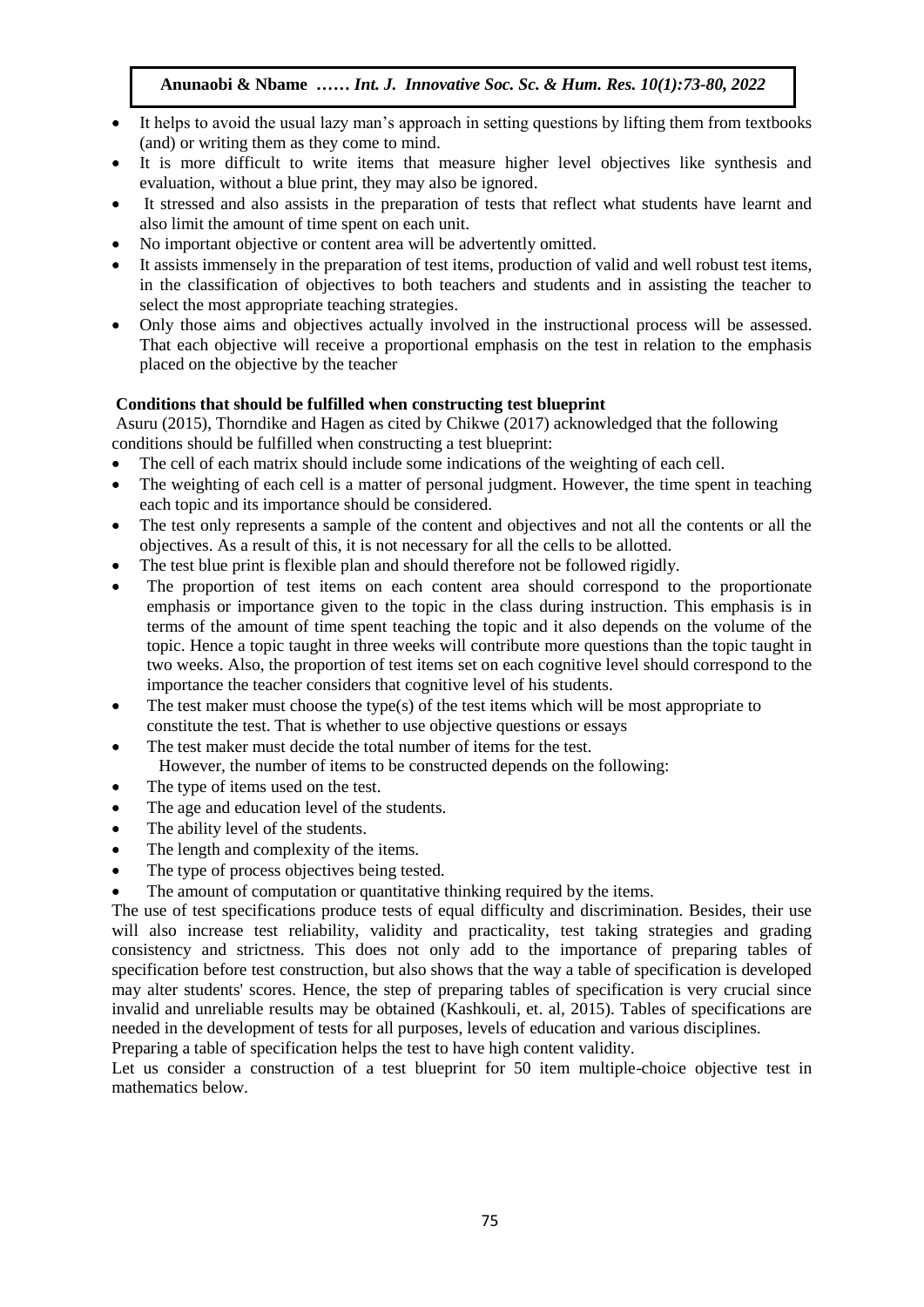#### **Steps involved:**

- steps involved:<br>(1) Determine the number of weeks used to teach all the content areas. That is  $2+3+1+2+1+3=12$  weeks
- $\frac{1}{2}$  Compute the number of items each content area would contribute to the 50 items needed.
- a. Number base system =  $\frac{2}{12} x \frac{1}{12} = 8$  items
- b. Fraction  $=$   $\frac{1}{12}$  x $\frac{50}{1}$  = 4 items.

c. Simple Equation = 
$$
\frac{8}{12} \times \frac{50}{1} = 13
$$
 items

- d. Mensuration  $=\frac{2}{12}x_1^{\frac{50}{1}}=8$  items
- e. Variation  $=\frac{1}{2}$   $\frac{1}{2}$   $\frac{1}{2}$  = 4 items
- f. Trigonometry =  $\frac{3}{12}$  x $\frac{50}{1}$  = 13 items

**Constructing of table of specification:** When constructing a table of specification the teacher should be guided by;

- Content of the curriculum
- Followed by learning outcomes/objectives
- Followed by Bloom's taxonomy and its level and weight keeping in mind the content and learning outcomes.
- Followed by methods of instruction matching with content, learning outcomes, weight and time spent on the topic. Percentage should be worked back to 100%.
- Assessment plan, keeping in mind content, learning outcomes, weight and time spent on instruction.

| No. of        | <b>Content Area</b> | Know  | Compre  | Applic | Analy      | Synthe           | Evaluati      | <b>Total</b> |
|---------------|---------------------|-------|---------|--------|------------|------------------|---------------|--------------|
| weeks         |                     | ledge | hension | ation  | <b>SiS</b> | S <sub>1</sub> S | <sub>on</sub> | %100         |
|               |                     | 15%   | 25%     | 20%    | 25%        | 10%              | 5%            |              |
|               | Number base system  |       |         | 2      | 2          |                  |               | 8(16%)       |
|               | Fraction            |       |         |        |            | $\theta$         |               | 4(8%)        |
| $\mathcal{R}$ | Simple Equation     |       | 3       | 3      |            |                  |               | 13(26%)      |
|               | Mensuration         |       | 2       | 2      |            |                  |               | 8(16%)       |
|               | Variation           |       |         |        |            | $\theta$         |               | 4(8%)        |
| $\mathcal{R}$ | Trigonometry        |       |         | 3      |            |                  |               | 12(24%)      |
| 12            | Total               | 8     | 12      | 12     | 12         |                  |               | 50(100%)     |

#### **Table showing test blue print for 50 items in mathematics**

# No of weeks x Total No. of Questions<br>Total of Weeks x

(3) Compute the No. of items each cognitive level would contribute to each content area bearing in mind respective percentage emphasis.

| For Number base system | <b>Simple Equation</b> |                        |  |
|------------------------|------------------------|------------------------|--|
| $15/100 \times 8 = 1$  | Knowledge level $=$    | $15/100 \times 13 = 2$ |  |
| $25/100 \times 8 = 2$  | $Comprehension =$      | $25/100 \times 13 = 3$ |  |
| $25/100 \times 8 = 2$  | Application $=$        | $20/100 \times 13 = 3$ |  |
| $25/100 \times 8 = 2$  | Analysis $=$           | $25/100 \times 13 = 3$ |  |
| $10/100 \times 8 = 1$  | $Synthesis =$          | $10/100 \times 13 = 1$ |  |
| $5/100 \times 8 = 0$   | Evaluation $=$         | $5/100 \times 8 = 1$   |  |
|                        |                        |                        |  |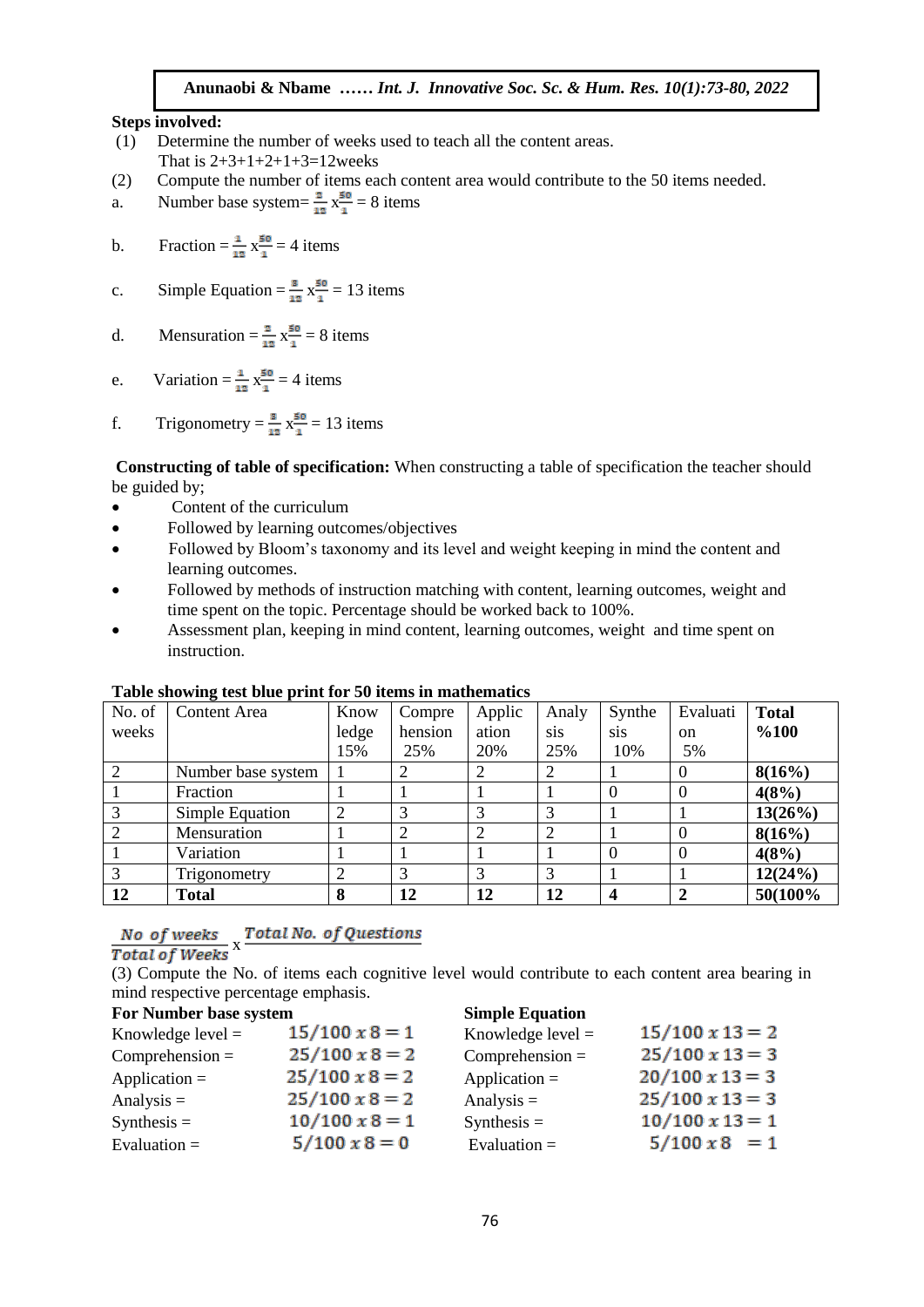| <b>Fraction</b>     |                       | <b>Mensuration</b>  |                        |
|---------------------|-----------------------|---------------------|------------------------|
| Knowledge level $=$ | $15/100 \times 4 = 1$ | Knowledge level $=$ | $15/100 \times 8 = 1$  |
| $Comprehension =$   | $25/100 \times 4 = 1$ | $Comprehension =$   | $25/100 \times 8 = 2$  |
| Application $=$     | $20/100 \times 4 = 1$ | Application $=$     | $20/100 \times 8 = 2$  |
| Analysis $=$        | $10/100 \times 4 = 0$ | Analysis $=$        | $10/100 \times 8 = 2$  |
| $Synthesis =$       | $10/100 \times 4 = 0$ | $Synthesis =$       | $10/100 \times 8 = 1$  |
| Evaluation $=$      | $5/100 \times 4 = 0$  | Evaluation $=$      | $5/100 \times 8 = 0$   |
| <b>Variation</b>    |                       | <b>Trignometry</b>  |                        |
| Knowledge level $=$ | $15/100 \times 4 = 1$ | Knowledge level $=$ | $15/100 \times 13 = 2$ |
| $Comprehension =$   | $25/100 \times 4 = 1$ | $Comprehension =$   | $25/100 \times 13 = 3$ |
| Application $=$     | $20/100 \times 4 = 1$ | Application $=$     | $20/100 \times 13 = 3$ |
| Analysis $=$        | $10/100 \times 4 = 0$ | Analysis $=$        | $25/100 \times 13 = 3$ |
| $Synthesis =$       | $10/100 \times 4 = 0$ | $Synthesis =$       | $10/100 \times 13 = 1$ |
| Evaluation $=$      | $5/100 \times 4 = 0$  | Evaluation $=$      | $5/100 \times 8 = 1$   |

#### **Benefits of Specification/Test Blue Print**

- Clarity of learning outcome.
- Ensuring content coverage.
- Matching method of instruction.
- Helps in assessment plan.
- Evaluation of the programme

Alade and Igbinosa (2014), confirmed that frequently there is real mismatch between content examined in class and the material assessed at the end of the unit test and lack of coherence leads to a test that fails to provide evidence which teachers can make valid judgment on academic performance of students. Notar, et.al, (2004) also supported the study when they noted that inappropriate construction of table of specification would lend hand to in balance in several areas and encourages content validity problems. However, they explained that the degree of content validity is largely a function of the content to which test items are true representation of sample of the content and skills to be learned. Therefore, constructing fair test that give accurate information about students learning is an important skill for teachers because it promotes academic achievement of students.

Majason (1995) also noted that positive relationship exist between table of specification and student's academic achievement as this makes the students to study hard to achieve the objectives of instruction. He noted that since students are aware that questions will be set across all the domain of learning, they study to improve their academic performance which has a reflection in their test and examination scores.

Teaching has been described as one of the human endeavours which require more wisdom, humility, labour and dedication. Asikhia (2010) explained that an experienced teacher in a particular field could understand better from success or failure, from past and this experience can be brought to bear upon content selection. The act of writing table of specification, constructing questions for examinations (evaluating), explaining, motivating etc, is aimed at helping the learner to acquire some skill, knowledge or ideas. A teacher becomes more successful when he is able to understand the theories and use the strategies effectively. Carey (1988) opined that the success or failure of any teacher's proposed curriculum depends heavily on the teacher because they are the implementers thereof. If the teacher who is supposed to inculcate knowledge into students is incompetent, inexperienced and unqualified, it will affect the performance of students. However, effective teaching requires the teacher to step out of the realm of personal experience and set into the world of the learners, hence assessment is very important (Brown, 1983). It concerns the tactics teachers use to meet teaching objectives, including instructional organisation, subject matter, and use of teaching tools and materials. Okoye (2014) observed that strategy is very vital in any teaching-learning situation and any strategy adopted by the teacher may promote or hinder learning. Fahinta (2014) said that most untrained instructors point accusing fingers at learners when learners are unable to carry out the expected behaviour at end of lesson or examination rather than on themselves in failing to utilize appropriate and effective approach in testing the student's ability and performances.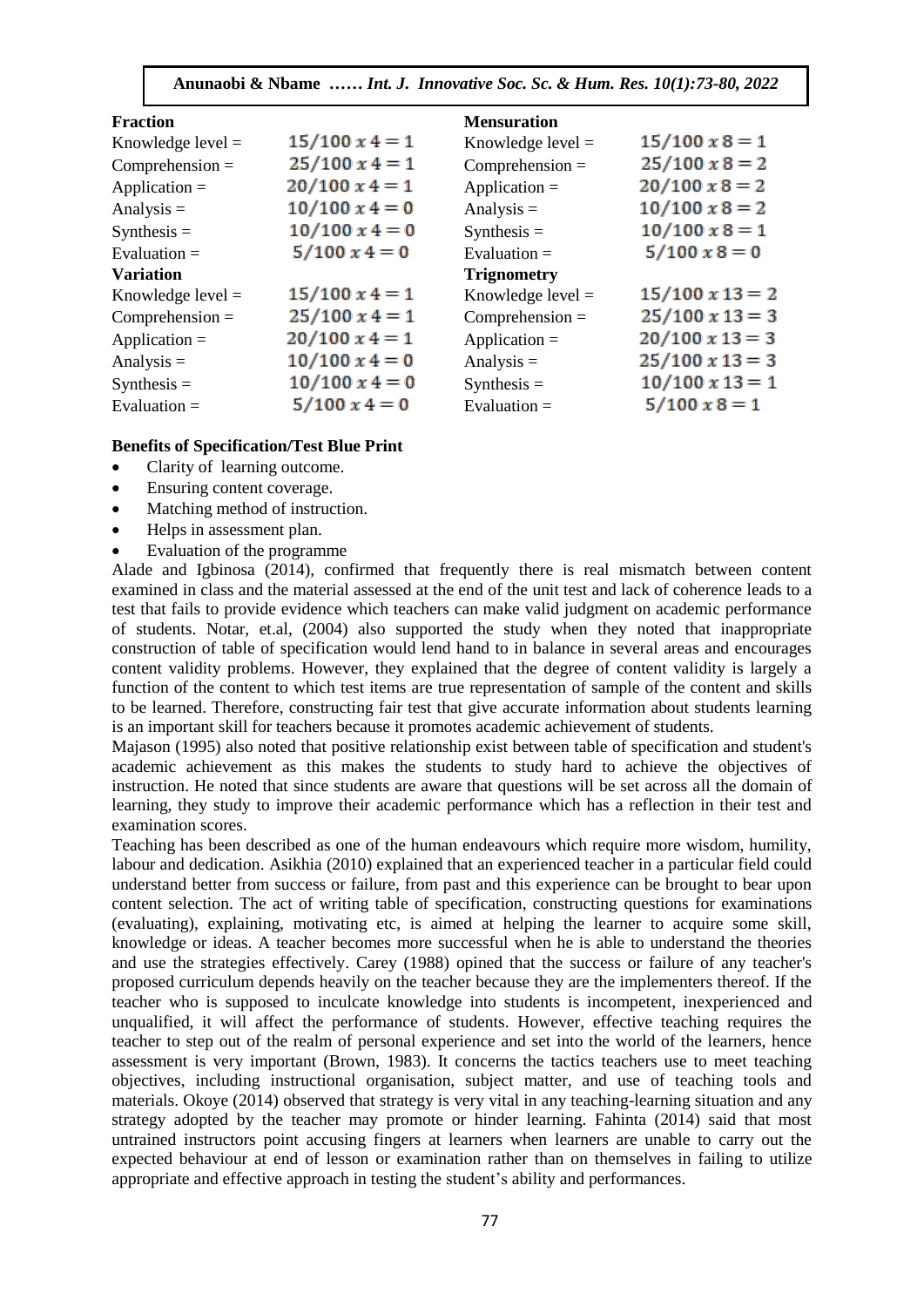However, poor academic performance by majority of students is fundamentally linked to the application of ineffective teaching strategies by teachers to impact knowledge to learners (Adunola 2012). In order for the strategies to be effective, teachers need to be conversant with numerous EUTE). In order for the strategies to be effective, teachers freed to be conversant with numerous strategies that take into recognition of the magnitude of complexity of the concepts to be covered, especially table of blue print. Al-zoubi and Younness, (2015) are of the view that teachers should be experiences in the cross primarily about the metal of the View intervals of the Wosume Society and experiences needed for use in teaching school well equipped with the necessary-teaching factors and experiences needed for subjects if learners are to learn maximally. Instructional strategies adopted by teacher influence the cognitive, effective and psychomotor outcome. Teaching involves an experienced person that effect positive change in peoples' behaviour. It aims at involving the learner in activities that would give him experience that would produce or effect learning motion of teaching. Okeke (2004) state that in bringing about the desired behavioural changes in learner, and for teaching to be effectively done, the teacher plays a major role. In essence, teachers are very important in educational and learning process that is expected to change the behavioural pattern of students. Its success or failure is to a large extent dependent on how good or bad the teacher is able to present his/her instruction. Omieibi-Davids in Okujagu (2003) explained that teachers have a lot of effect on the behaviour of learners. As such teacher should be mindful of their behaviour in and out of the learning environment.

Ortese (2018) noted that over the years, investigations on factors that predict academic achievement have attracted the interest of teachers, counsellors and school administrators in Nigeria, as a result of the public concern for the declining academic achievement among students. Academic achievement is something of great importance to parents, teachers and students themselves.

Therefore, constructing fair test(s) that gives accurate information about students learning is an important skill for teachers. The table of specification is often useful to organize the planning process of designing a test which allows the teacher to determine the content of the test. Every classroom assessment measure must be appropriately reliable and valid, be it the classroom achievement test, attitudinal measure, or performance assessment. A measure must first be reliable before it can be valid. Test reliability and validity must relate to consistent (reliable) and accurate (valid) measurement.

Assessment plays a major role in the school curriculum by providing a way to monitor student progress toward the learning outcomes that we expect them to achieve (Downing, 2006). To ensure that assessments are consistent with course objectives and address truly important learning outcomes in a balanced manner, it is important that assessments be developed according to a well thought-out plan.

The cornerstone of classroom assessment practices is the validity of the judgments about students' learning and knowledge (Wolming & Wilkstrom, 2010). Therefore, table of specification is one of the tools that teachers can use to support their professional judgment when creating or selecting test for use with their students. It can be used in conjunction with lesson and unit planning to help teacher make clear of the connections between planning, instruction, and assessment. However, a test blueprint is a document that reflects the content of an assessment given to students.

Gronlund (2002) stated that table of specification for practical classroom application is intended to help classroom teachers develop summative assessments that are well aligned to the subject matter studied and the cognitive process used during instruction. However, for this strategy to be helpful in teaching practice, teachers need to make their own table of specification in practical assessment.

#### **Assessment during the instruction (formative assessment)**

Formative assessment, sometimes refer as internal, is a method of judging the worth of students while the programme activities are in progress. It informs of development. Its main purpose is to catch deficiencies so that proper learning can take place that allows the learners to master the required skills and knowledge. Here the learner is assessed in the course of teaching. This could take the form of observing, listening to students' answers to questions and comments by other students in order to note their difficulties and to adjust to teaching accordingly. Formative assessment also involves identifying possible misconceptions and taken care of it, in order to prevent future occurrences (NTI Module, 2014).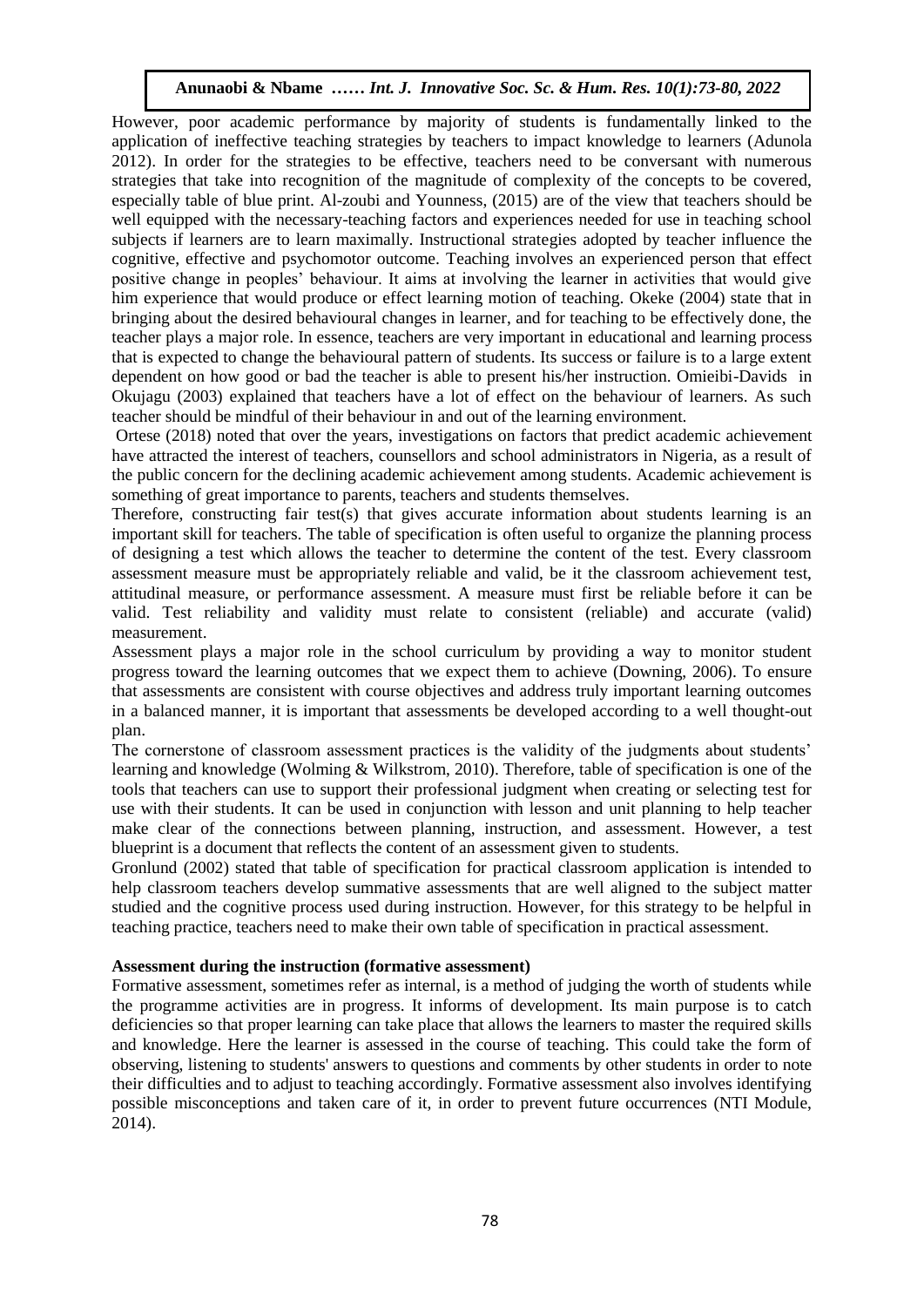Formative assessment provides the following:

- Insight on the pedagogical strength and challenges to specific course concept.
- Guidance to improve teaching strategies.
- A means of monitoring progress or growth in teaching and learning.

### Assessment at the end of instruction (Summative assessment)

It emphasizes on the overall judgement of one's effectiveness in teaching and learning. It is conducted at the end of a course or programme. The focus is to measure and document quality indicators for decision making purposes. The information from summative evaluation maybe used to improve future teaching performance. It provides information on whether the students have mastered the concepts taught and to what extent. The results of this assessment are given to parents for purpose of knowing the progress of their children.

or knowing the progress of their children.<br>Summative assessment provides the followings:

- Information concerning teacher's adherence to teaching expectation.
- A bases for comparing teacher's additioned to reference group and external performance.
- A means of determining the effectiveness of instructional activities.
- Objective information for determining course assessment.
- Diagnostic information about strength and weakness of teachers' performance.
- Data to determining achievement or curriculum performance expectation.

#### **Principle of Assessment**

- Assessment, is aimed at improving student's learning achievements.
- It provides complete information about students' achievement.
- Assessment is a complementary part of the teaching and learning.
- It is based on making use of different methods.
- It is a continuous process.
- It should be fair.
- It should be transparent.
- Assessment should be valid and reliable.

A test blueprint also helps the teachers to see at a glance whether they have challenged students' performance at different levels—from low to high—in each learning domain.

#### **CONCLUSION**

In view of the discussion, teachers should use table of specification when setting questions as a component of assessment tool. Table of specification makes the teachers to be serious and committed in their teaching so as to cover the content areas since examinations are expected to cover all levels of learning which brings about greater performance in any of subject or course by students. There should also be regular and frequent monitoring of student learning progress and provision of feedback so as to adopt instructions as appropriate to meet learning needs. However, when constructing a test, teachers need to be concerned that the test measures an adequate sample of the class content at the cognitive level that the material was taught. The table of specification can aid immensely in the construction of test items, in the production of valid and well balanced test, in the classification of objectives to both teachers and students. It also assist the teacher in choosing the most appropriate teaching strategy. Table of Specification helps teachers to relate instructional objectives, cognitive level of instruction and the amount of test that should be stressed in each of the objective; teachers would not forget details; also, helps in preparing test items and selecting most appropriate teaching strategy.

#### **RECOMMENDATIONS**

- 1. Teachers should be mandated to use table of specification as this will help them not to forget important details in their questions for assessment.
- 2. There is need for teachers training on use of assessment tools and other components of assessment in which table of specification is not left out.
- 3. Teachers should always set valid and reliable questions to measure what is expected to measure in order to find out how much students have achieved in their programme studies.